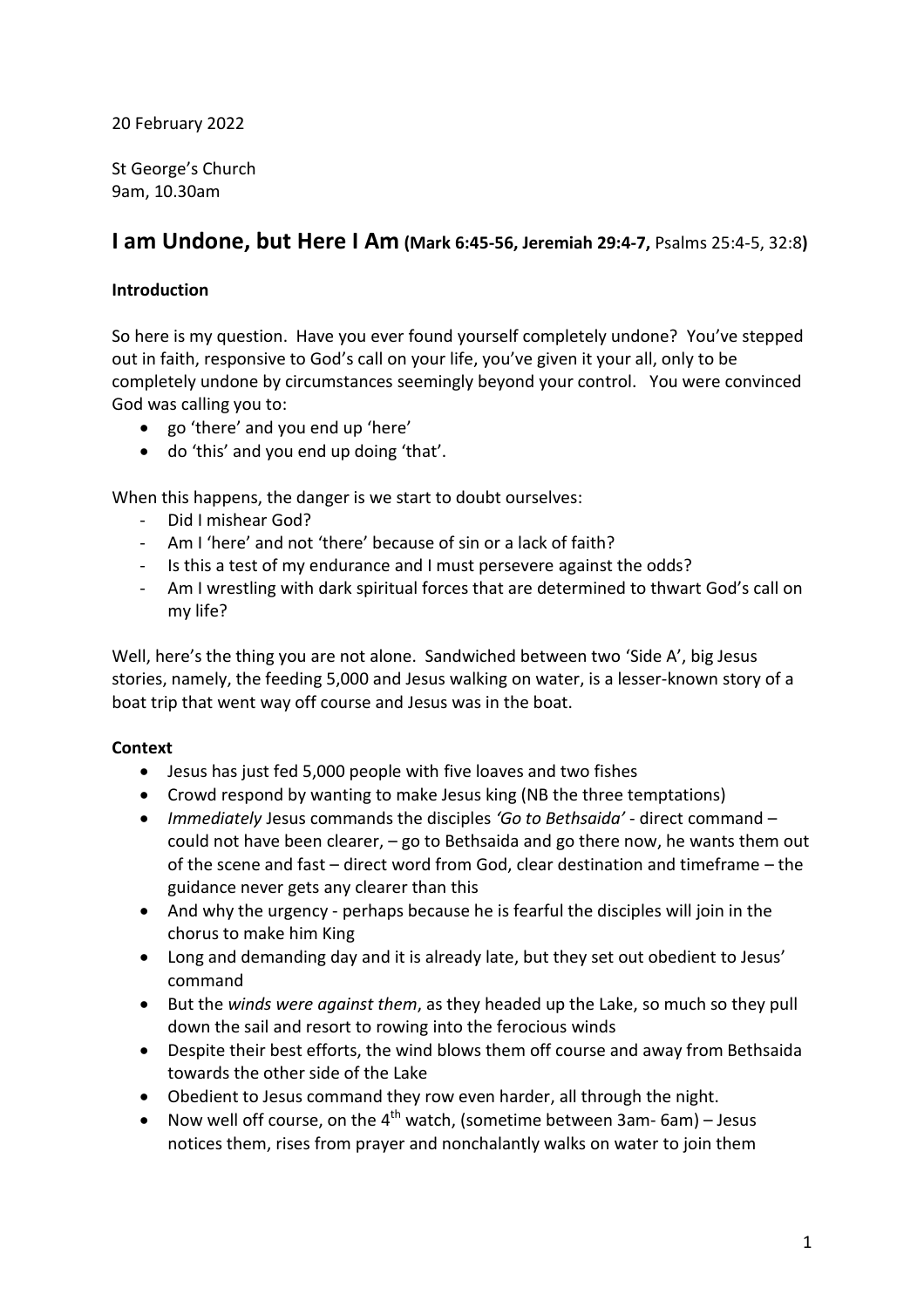- Far from being thrilled at the sight of Jesus, the disciples are fearful, convinced they have seen a ghost (often a portent of death to a sailor)
- Jesus climbs in the boat, the winds settle, and they end up anchoring on the other side of the Lake at Gennesaret, where immediately great ministry begins.

So here are two more crucial questions:

- 1. How come Jesus gave a direct command to go to Bethsaida, they were obedient and tried their best, against the odds and yet they ended up anchored on the opposite side of the lake at Gennesaret with Jesus in the boat! Jesus told them to go to Bethsaida, yet they end up in Gennesaret and it seems Jesus is complicit in their disobedience!
- 2. Secondly, why did Jesus wait until the  $4<sup>th</sup>$  watch before he lent a hand. After all the disciples were trying to obedient, it had been a really long day already, they were really up against it, even to the point of fearing death.

So this sermon is my attempt at an answer.

#### **Battling the winds:** 'The wind was against them'

In the past two years anyone who has tried to run a business, get kids to school, visit an elderly relative, or run a church knows that feeling of when the wind is against us. COVID alone has shattered many dreams, good dreams and it certainly feels the wind is against us. But aside from COVID there are the normal everyday disappointments that prevent us realizing what we believe to be a very real call from God on our lives:

- Caring for elderly parents
- Shattering health news
- Redundancy
- Infertility
- Loneliness
- Toxic work environment

Martin Luther King's most famous speech was his 1968 "I have a dream speech", but some ten years earlier he preached a sermon where he spoke about shattered dreams. He preached on the life of St Paul and his lifelong desire to go to Spain (Romans 15:24)

He asked the congregation to learn from Paul's "unwanted and unfortunate circumstances ... in developing the capacity to accept the finite disappointments and yet cling to the infinite hope'

### King concludes:

*"How can I, confined in some narrow Roman cell, unable to reach life's Spain, transform this cell from a dungeon of shame to a haven of redemptive suffering". Almost anything that happens to us can be woven into the purposes of God. It may lengthen our chord of*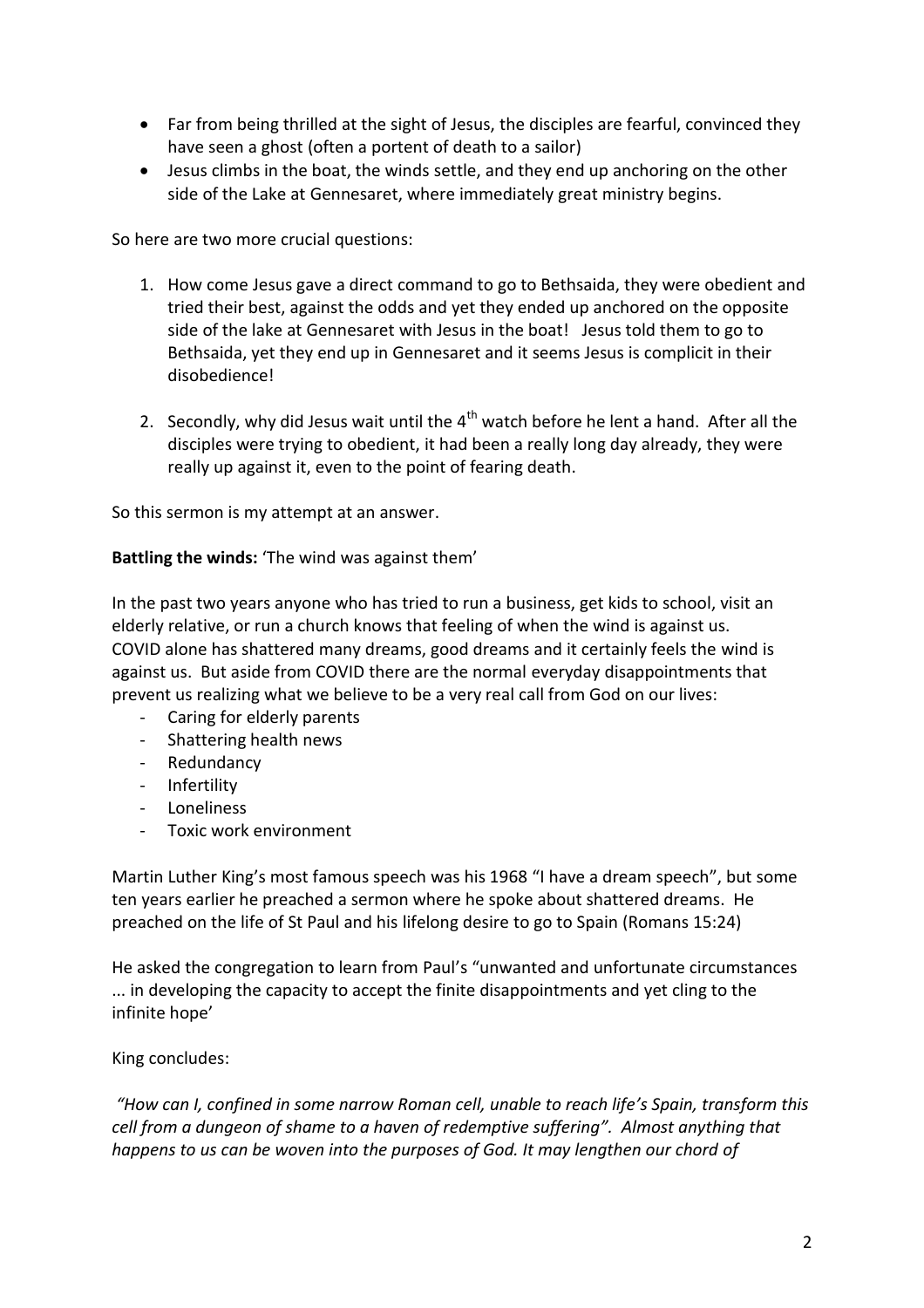*sympathy. It may break our self-centred pride. Even the cross, which was willed by wicked men, was woven by God into the redemption of the world."*

It was this capacity to accept setbacks and disappointments that would lead Paul to write

*"But I have learned in whatever circumstances I find myself to be content" (Phil 4)* 

# **Jesus joins them in the boat**

Jesus does not spare them the rigors of the storm; they end up rowing through the night – and he only joins them on the  $4<sup>th</sup>$  watch around 3-6am in the morning when they are already way of course.

Why did Jesus wait so long before he intervened, when it would still have been possible to get the destination that he had commanded the disciples to head for. If Jesus can walk on water, there is absolutely no doubt that he can still a storm, yet he allows the storm to continue unabated until the  $4<sup>th</sup>$  watch.

He wanted the disciples to experience the storms for what it would teach them - deep reliance on him and a mastery of fear. The destination he set for the disciples masqueraded as a physical destination, but in reality, he was

- They were fearful
- Their hearts were hardened despite the miracle of the feeding of 5,000 they still did not get it
- They did not understand
- Their minds were closed

But we don't battle the storm alone – Jesus looks out for them (psalm 32) We will experience the same storms as most other people All that Jesus promises is to join us in the boat and to watch over us.

Would take more than one stormy sailing to address this hardness of heart in the disciples.

Paul **learned** to be content in all circumstances. Similarly, our journey to Bethsaida we too learn to replace fear with hope, rowing in our own strength in a deep reliance on God,

Ultimately God's purposes are not frustrated by the storm. He stills it but not before he has used it to teach the disciples a critical lesson.

# **They Anchored There**

In our disappointment we don't let down the anchor, instead we drift, hopeful of a wind change, trying to reclaim the original destination, hectoring God to deliver on his promises.

Having stilled the storm, you would have expected a verse that reads a bit like this: '*Jesus caused a gentle wind to blow up which took the boat all the way back to Bethsaida.'* But the verse is missing! Instead: